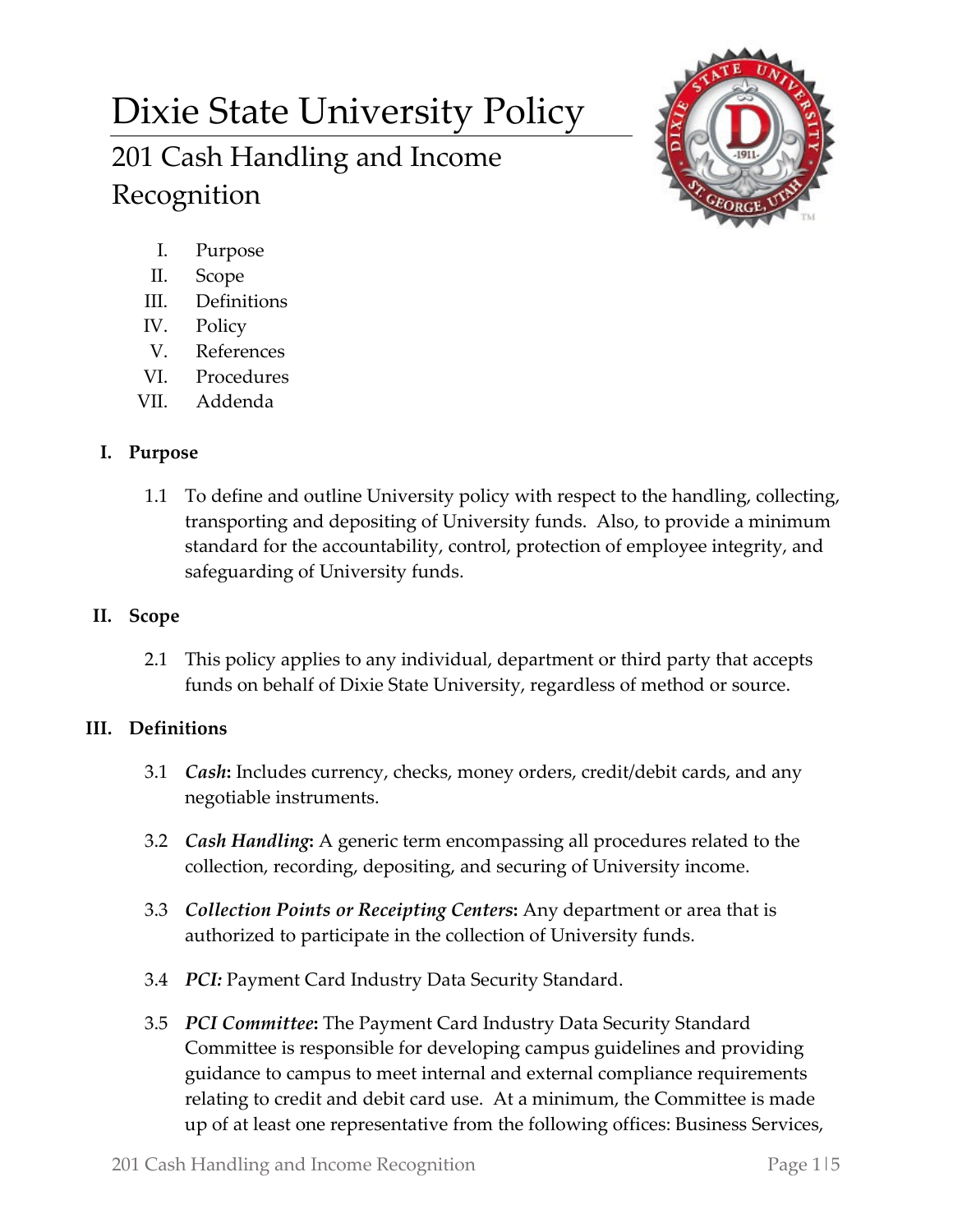IT Security, and an Auxiliary receipting center. Other individuals may serve on the PCI Committee as deemed appropriate.

3.6 *University Funds***:** All monies received, regardless of source and purpose, on behalf of the University. Sources include but are not limited to tuition, grants and contracts, state and federal appropriations, investment income, gifts, fundraisers, and expense reimbursements.

### **IV. Policy**

- 4.1 The handling of University funds is a critical component of University operations. Since cash-handling needs vary according to each department, this policy defines a framework for individuals and departments to work together to create adequate and reasonable controls that protect the authorized individuals and University funds.
- 4.2 The central Cashier's Office is the primary collection point for the University. However, it is not always practical for collection to take place at the central Cashier's Office, so secondary receipting centers may be approved.
	- 4.2.1 All secondary collection points or receipting centers must be expressly approved through the Business Services Office prior to accepting any University funds.
	- 4.2.2 Each receipting center must have written and approved procedures on file with the Business Services Office. Procedures should address issues in a manner that provide appropriate controls and safeguards to ensure the protection of University funds and all related personal and financial information.
		- 4.2.2.1 Changes to approved procedures must be submitted and reapproved by the Business Services Office prior to implementation.
- 4.3 Responsibility & Accountability
	- 4.3.1 Individuals responsible for cash-control processes should have an understanding of sufficient detail to be able to monitor the effectiveness of the processes. Every individual who handles University funds must receive appropriate training, at least annually, to ensure that adequate knowledge, skills, and abilities to function within, and contribute to, an effective cash control environment. Additionally, any manager/supervisor that has direct or indirect responsibility for a receipting center must receive cash handling training at least annually.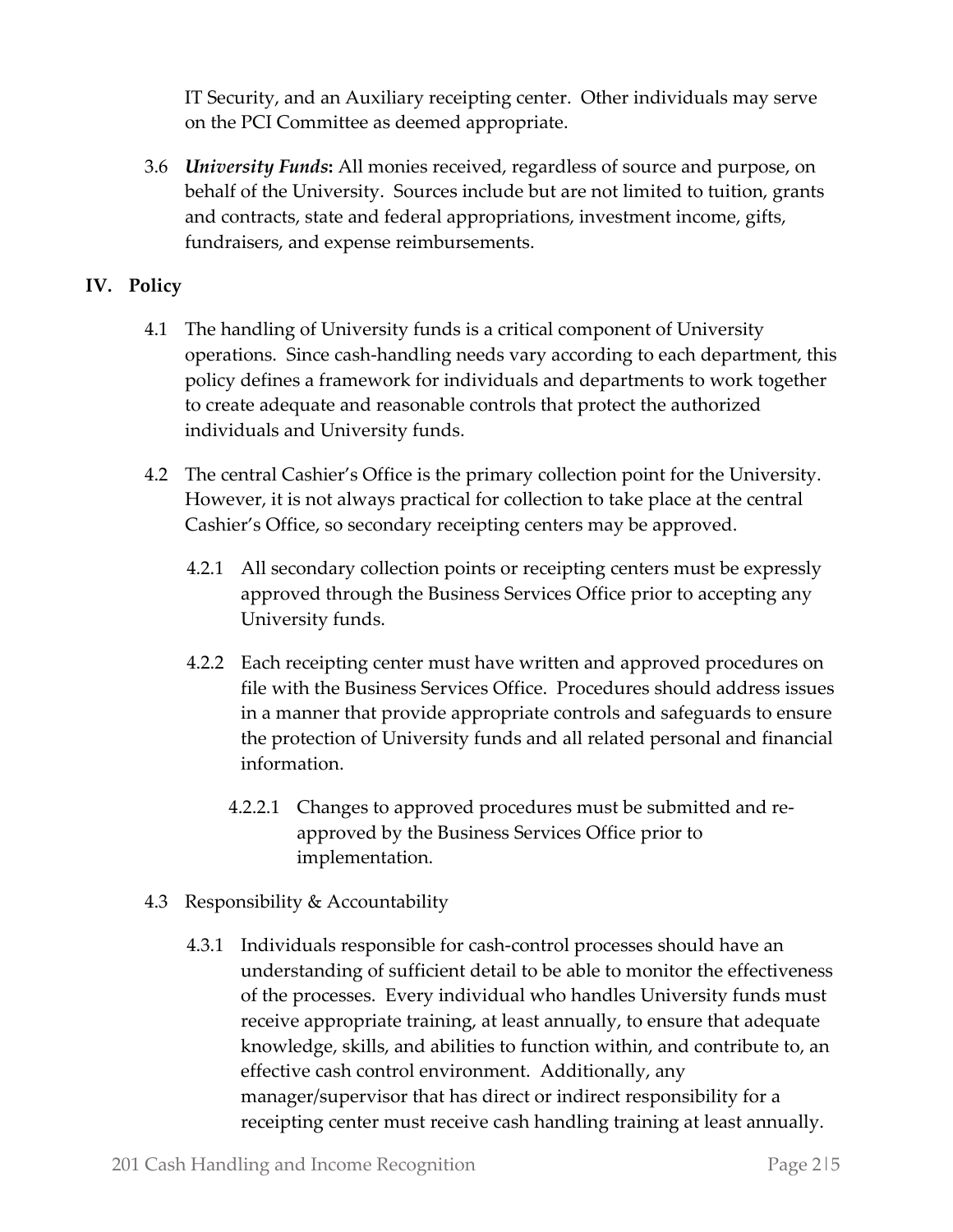These trainings are provided under the guidance and direction of the Business Services Office.

- 4.4 Separation of Duties
	- 4.4.1 Individuals responsible for handling University funds must take steps to ensure that duties are separated in such a way that checks and balances are in place for the various aspects of any given transaction. No single individual should be able to initiate, record, authorize, and reconcile a transaction. In consultation with the Business Services Office, compensating controls may be approved when an operation is so small that best practices are not practical.
- 4.5 Security of Funds
	- 4.5.1 Background checks for individuals handling University funds should be conducted in accordance with University Policy 329: Criminal and Other Background Checks.
	- 4.5.2 Individuals responsible for handling University funds are accountable for controlling and safeguarding funds at all times. Funds must be secured at all times in cash registers, safes, lock boxes, etc., and access to each receipting center must be controlled. Cash should not be stored overnight in cash registers or other unsecure areas.
		- 4.5.2.1 If safes or drop boxes are used, they should be securely anchored in place. Smaller cash receptacles should be secured in a locked area, file cabinet, or desk within a locked environment.
	- 4.5.3 Each receipting center should maintain a log of individuals who know safe combinations. Combinations should be changed whenever an individual terminates, leaves the department, or no longer needs access to the safe.
- 4.6 Proper Receipting
	- 4.6.1 Receipts should be provided to customers for every transaction, regardless of transaction amount.
	- 4.6.2 Receipts should be sequentially numbered.
- 4.7 Deposits
	- 4.7.1 To comply with Utah Code Title 52, Chapter 4, all monies receipted should be deposited with cashier daily. If the total funds received are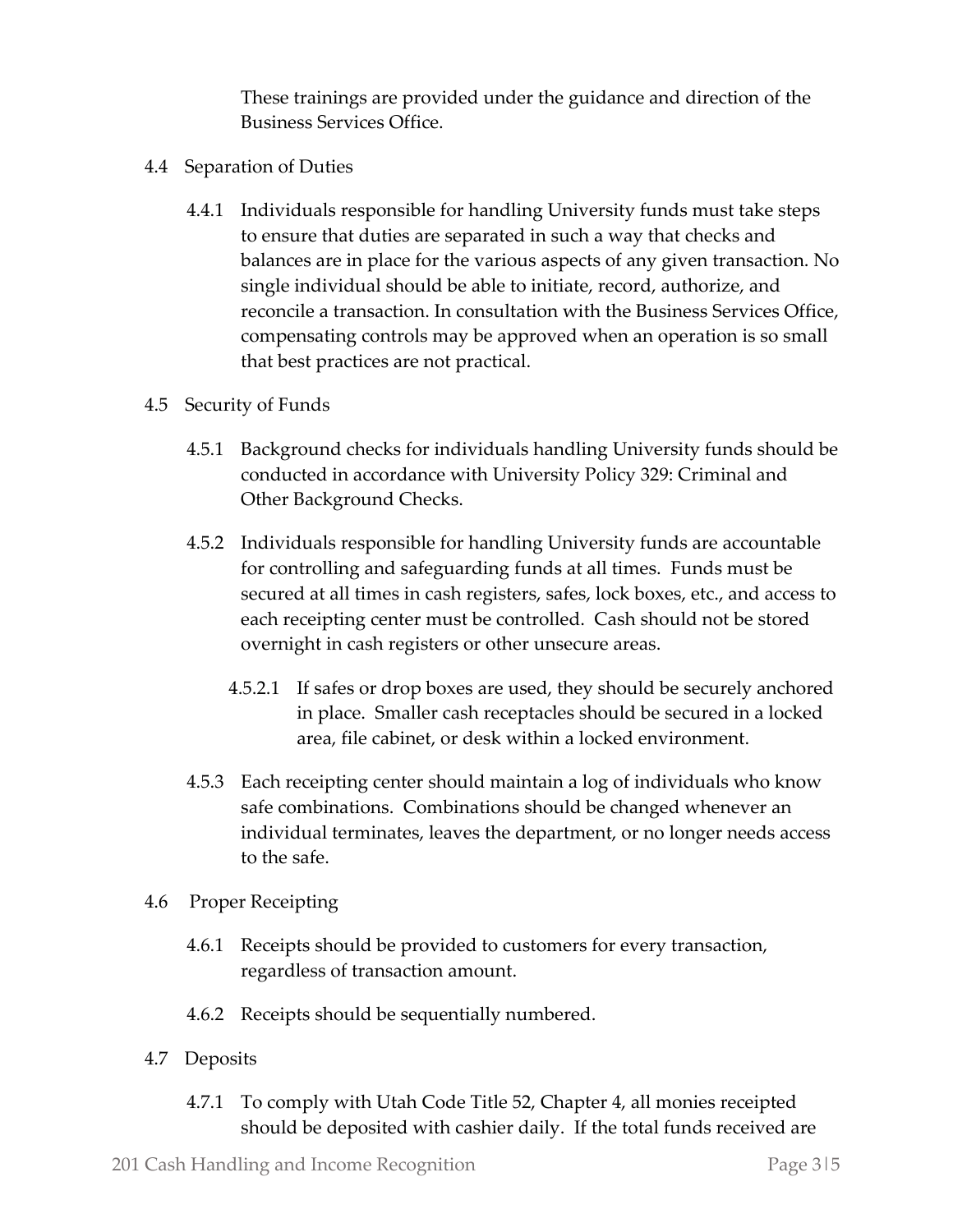infrequent and minimal in amount, less than \$100.00, deposits may be made to the cashier within three days of receipt.

- 4.8 Credit/Debit Cards
	- 4.8.1 The Payment Card Industry Data Security Standard Committee (PCI Committee) shall develop and maintain minimum standards that must be followed by each University department and employee to ensure compliance to the Payment Card Industry Data Security Standards (PCI) including the proper handling of all branded cards, cardholder information, and system requirements for processing credit/debit cards.
	- 4.8.2 Each receipting center must maintain procedures relating to timely handling of transactions, proper safeguarding and disposal of card data, safeguarding of equipment, and all other compliance requirements. The procedures must meet the minimum standards developed by the PCI Committee and should be periodically reviewed and updated to incorporate changes to PCI requirements and changing business needs. The procedures and any subsequent changes must be approved by the campus PCI Committee prior to implementation.
	- 4.8.3 Departments wishing to use a third-party vendor software or system to process credit/debit card transactions must contact the PCI Committee prior to entering into a contract with any third-party vendor. The Committee will verify that the University does not already have a solution that meets the department's needs and that the proposed software or system is compliant with current PCI standards.
- 4.9 Balancing & Reconciling
	- 4.9.1 Reconciliations, including daily cash register balances, detailed sales records, daily transactions posted to sales, and bank deposits should be verified by two University employees. Change funds, advances, and other similar balances should be reconciled at least monthly.
- 4.10 Timely & Accurate Reporting
	- 4.10.1 All deposits, reconciliations, and other necessary reports should be made available to the department and/or Cashier's Office on a timely basis. Any irreconcilable variances greater than \$100.00 must be reported to the Office of Internal Audit.
- 4.11 Reviews